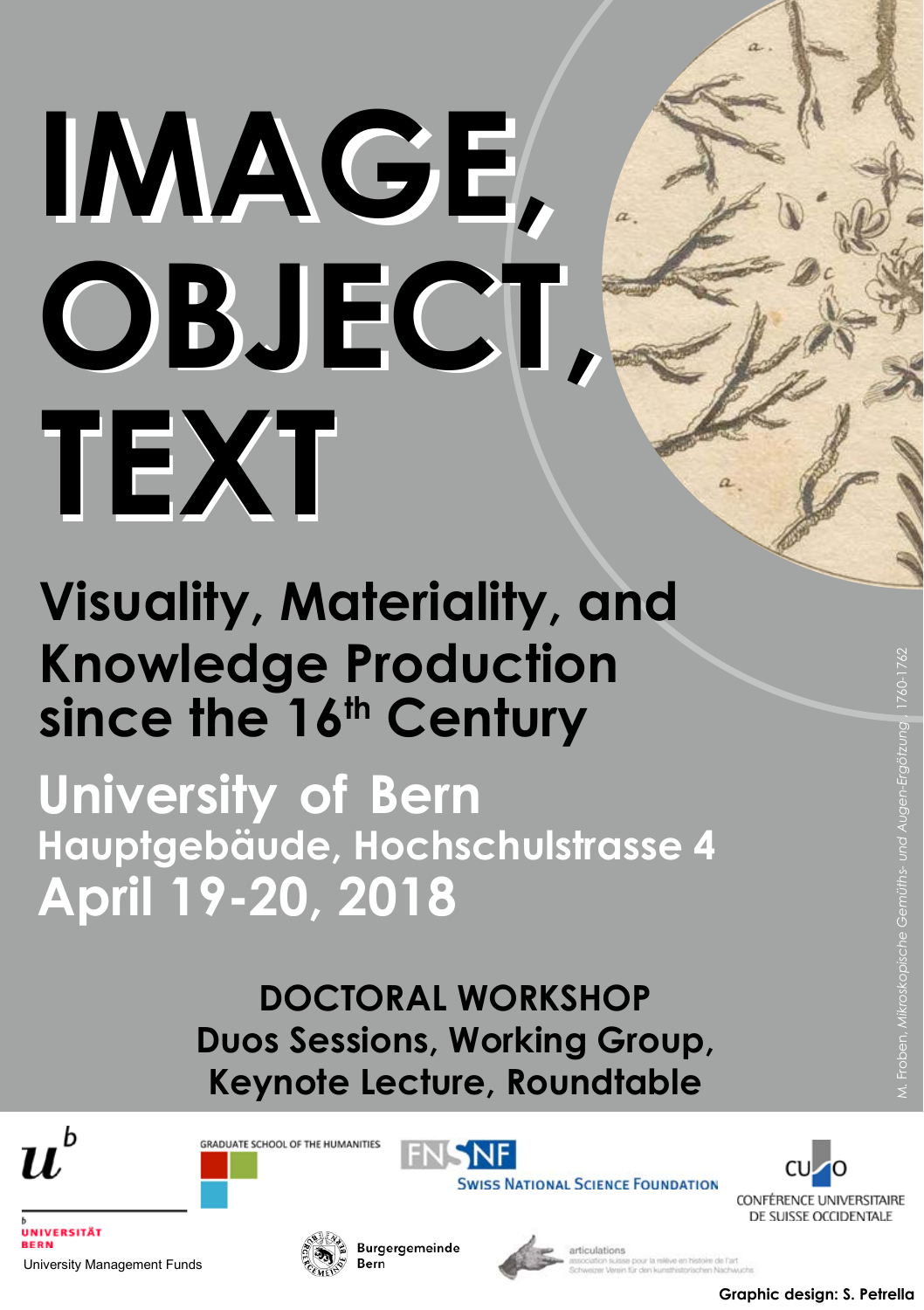# **THURSDAY, APRIL 19**

## **Duos Session 1**

Room: Kuppelraum (Hauptgebäude) 9.15 **Dr. Sara Petrella and MA Claire Brizon**, Introduction

Moderator: **Dr. Theresa Holler** (UNIBE)

#### *Images of Science*

- 9.30-10.00 **MA Antoine Gallay** (UNIGE), *Thinking with Diagrams: Sébastien Le Clerc's Illustrations for the* Nouveau Système du Monde *(1706)* Respondent: **Prof. Dr. Beate Fricke** (UNIBE)
- 10.00-10.30 **MA Guillaume Kaufmann** (UNINE), *De l'existence d'un intestin chez les infusoires. Félix Dujardin contre Christian Ehrenberg (1841) : problème de la transparence et images idéales* Respondent: **Dr. Marc Ratcliff** (UNIGE)

#### *Bodies and Signs*

- 11.00-11.30 **MA Romina Ebenhöch** (UNIBE), *Wearing Books: Book*  shapes Miniature Pendants of the 15<sup>th</sup> and 16<sup>th</sup> Centuries Respondent: **Prof. Dr. Heinzpeter Znoj** (UNIBE)
- 11.30-12.00 **MA Sarah Brämer** (UNIBAS), *L'origine et le progrès de l'art, de la parole et de l'écriture selon William Warburton* Respondent: **Prof. Dr. Christophe Uehlinger** (UZH)
- 12.00-12.30 **MA Zainabu Jallo** (UNIBE), *From the Sacred to the Spectacular: Performance of Diasporic Consciousness through Visual Representations in Brazilian Candomblé* Respondent: **Dr. Carine Ayélé Durand** (MEG)

# **Museum Visit**

14.30-15.30 **Bernisches Historisches Museum** With curator **Dr. Alban von Stockhausen** 

#### **Keynote Lecture: Prof. Dr. Alban Bensa (EHESS) 17.15-18.00, Kuppelraum (Hauptgebäude)**

*The New Caledonia of Fritz Sarazin: Images, Objects, and Narrative Forms*

**Roundtable:** *The Image Paradigm*  **18.15-19.00, Kuppelraum (Hauptgebäude) Prof. Dr. Alban Bensa (EHESS), Prof. Dr. Silvia Naef (UNIGE), Dr. Vera Wolff (ETH)**

Moderator: Prof. Dr. Noémie Etienne (UNIBE)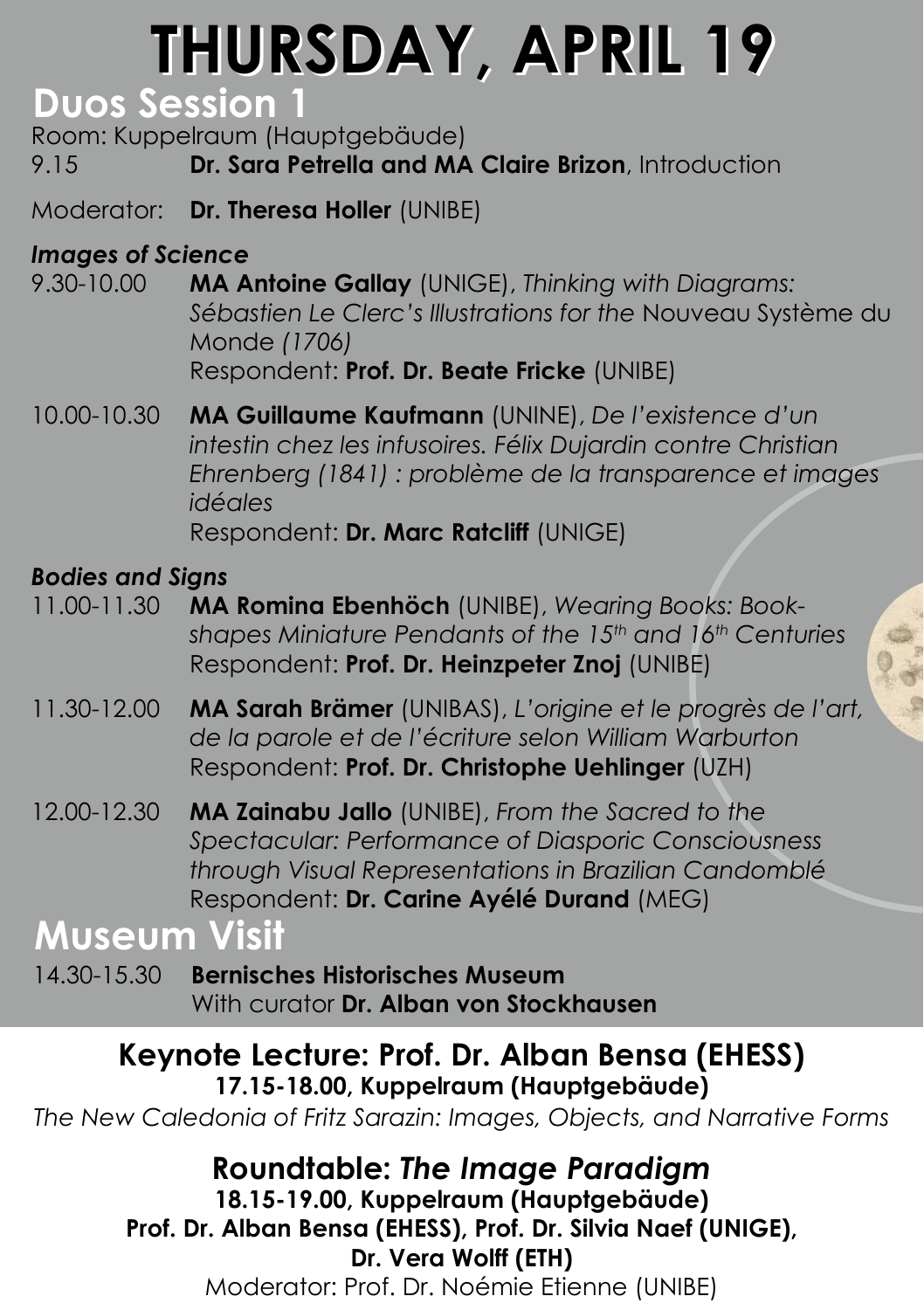# **FRIDAY, APRIL 20 FRIDAY, APRIL 20**

# **Working Group**

Room: Kuppelraum (Hauptgebäude)

Moderator: **Dr. Chonja Lee** (UNIBE)

9.30-12.30 *Creating Otherness* Discussion with **Prof. Dr. Alban Bensa** (EHESS)

# **Duos Session 2**

Room: Kuppelraum

Moderator: **Dr. Yvonne Schweizer** (UNIBE)

## *Expert Practices*

- 14.00-14.30 **MA Maxime Martignon** (CP UPEM), *Ecrire les objets de curiosité à l'époque de Louis XIV : usages non savants de la collection de Michel Bégon (1638-1710)* Respondent: **Prof. Dr. Adrien Paschoud** (UNIBA)
- 14.30-15.00 **MA Yasmine Atlas** (UNIGE), *La fabrique de l'expert : un gentilhomme angevin au service de la Compagnie des Indes* Respondent: **Dr. Paola von Wyss-Giacosa** (UZH and

Völkerkundemuseum)

### *Global Histories*

- 16.00-16.30 **MA Paul Mellenthin** (UNIBAS), *Writing Art Histories with Photographs. The Case of Adolphe Braun* Respondent: **Prof. Dr. Michaela Schauble** (UNIBE)
- 16.30-17.00 **MA Marina Leoni** (UNIGE), *Le climat dans la construction des géographies artistiques au siècle des Lumières. Le cas des* Réflexions critiques sur la poésie et sur la peinture *(1719) de Jean-Baptiste Du Bos* Respondent: **Prof. Dr. Noémie Etienne**

# **Book Launch**

**18.00-19.00 Das Lehrer Zimmer Bar Prof. Dr. Philippe Borgeaud (UNIGE) and Dr. Sara Petrella (UNIBE)**  *Le Singe de l'autre : du sauvage américain à l'histoire comparée des religions,* Ed. Des Cendres-BGE, 2016